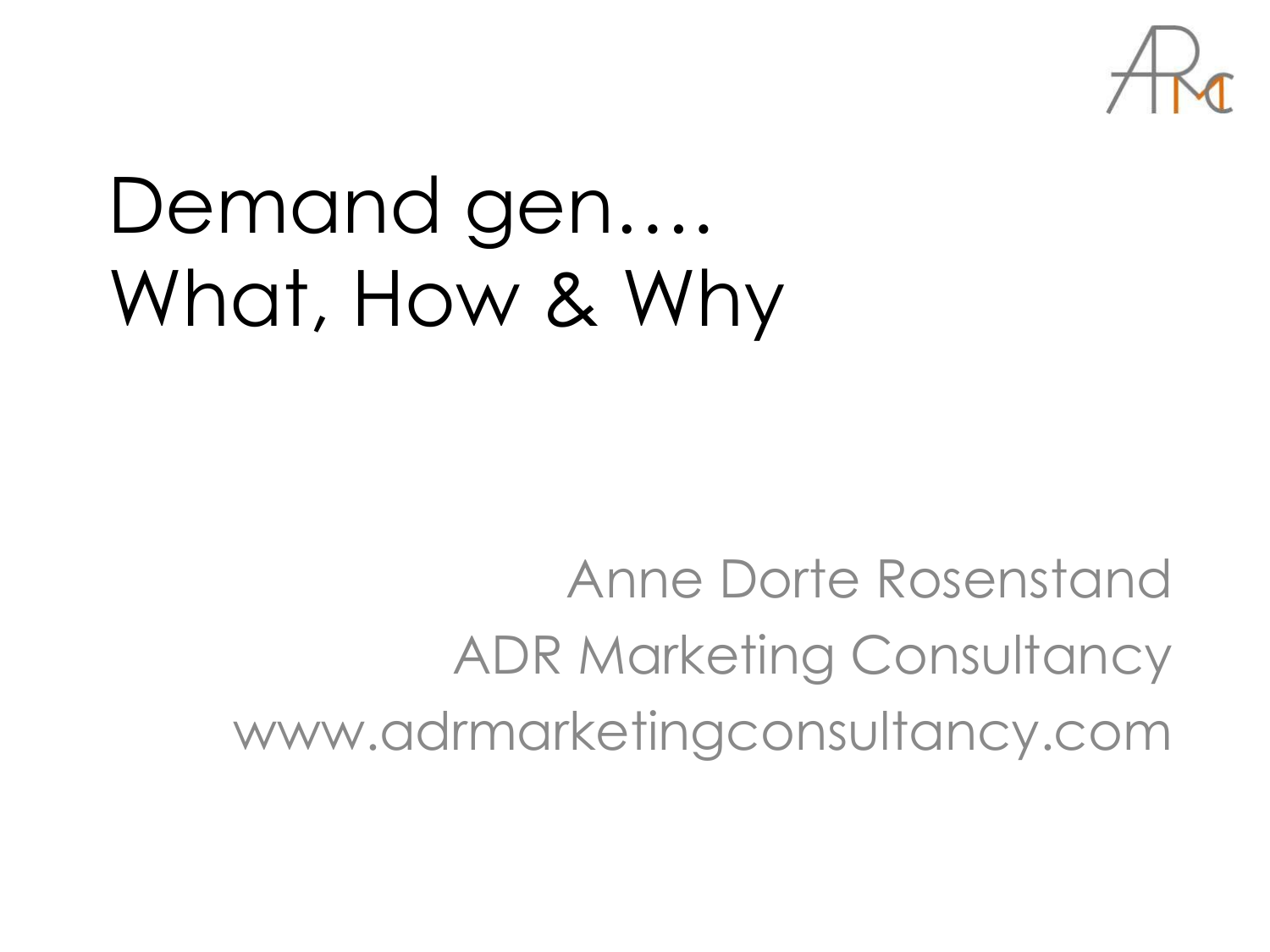

#### Demand Gen … What is it ?



Attracting potential customers to a brand/businnes/product/service through Digital Marketing activities calculated on individual Profiles, Actions and Behaviors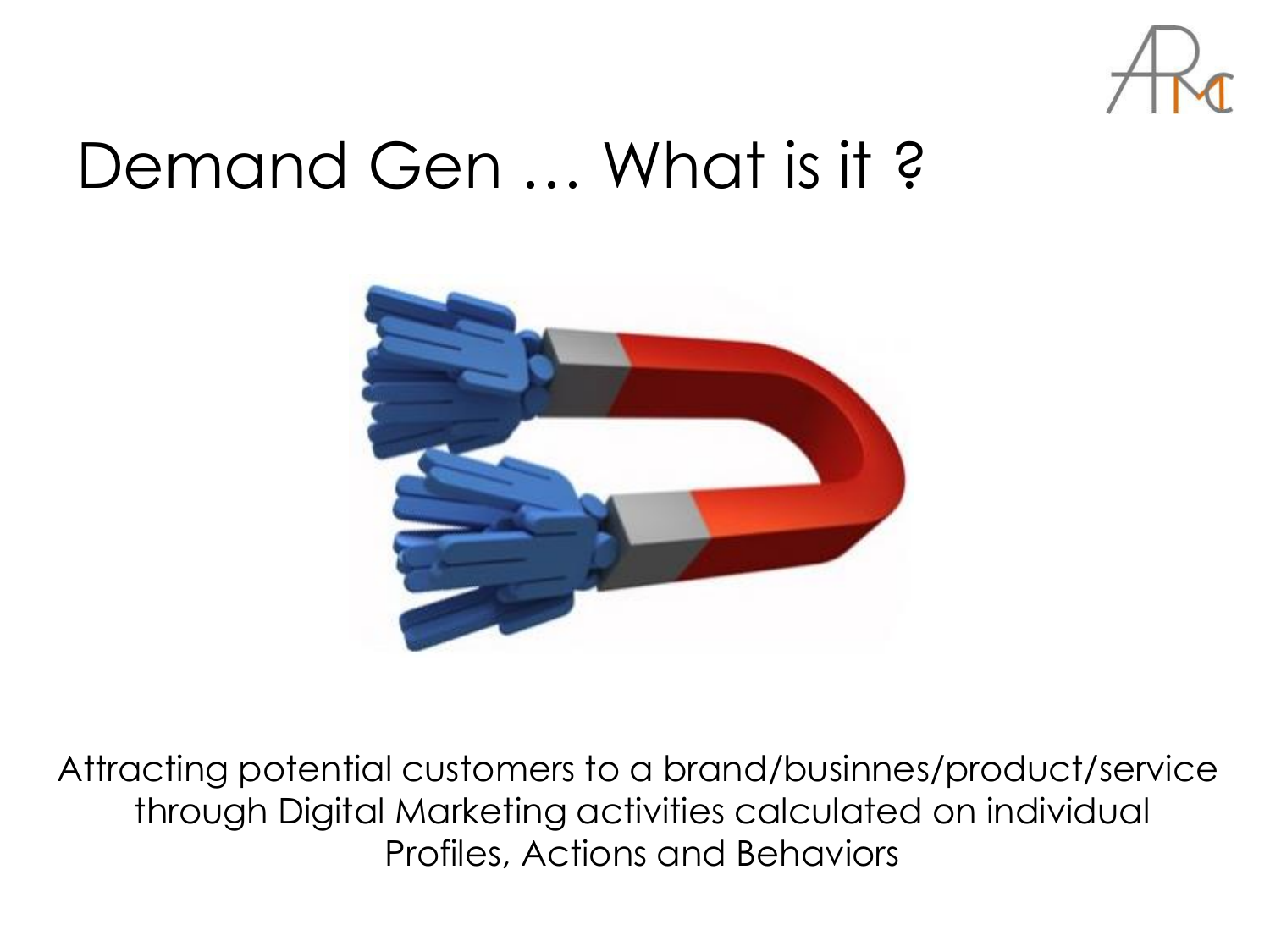

#### Demand Gen … What is it ?



**"Demand generation** is the focus of targeted marketing programs to drive awareness and interest in a [company](https://en.wikipedia.org/wiki/Company)'s products and/or services. Commonly used in business to business, business to government, or longer business to consumer sales cycles, demand generation involves multiple areas of marketing and is really the marriage of marketing programs coupled with a structured sales process."

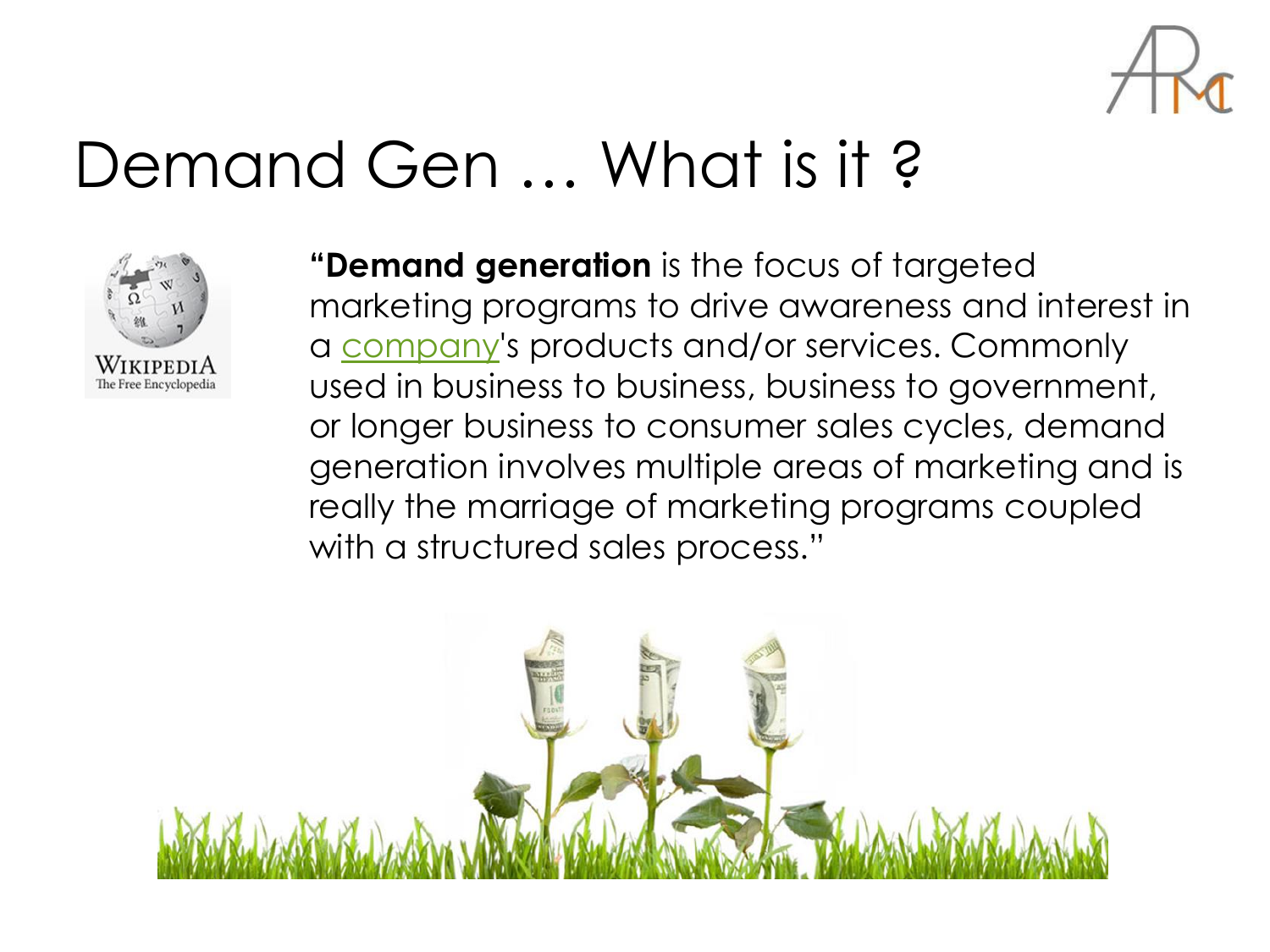

### Marketing Automation... What is it ?



"The name given to software platforms designed for marketing departments and organizations to automate repetitive tasks"



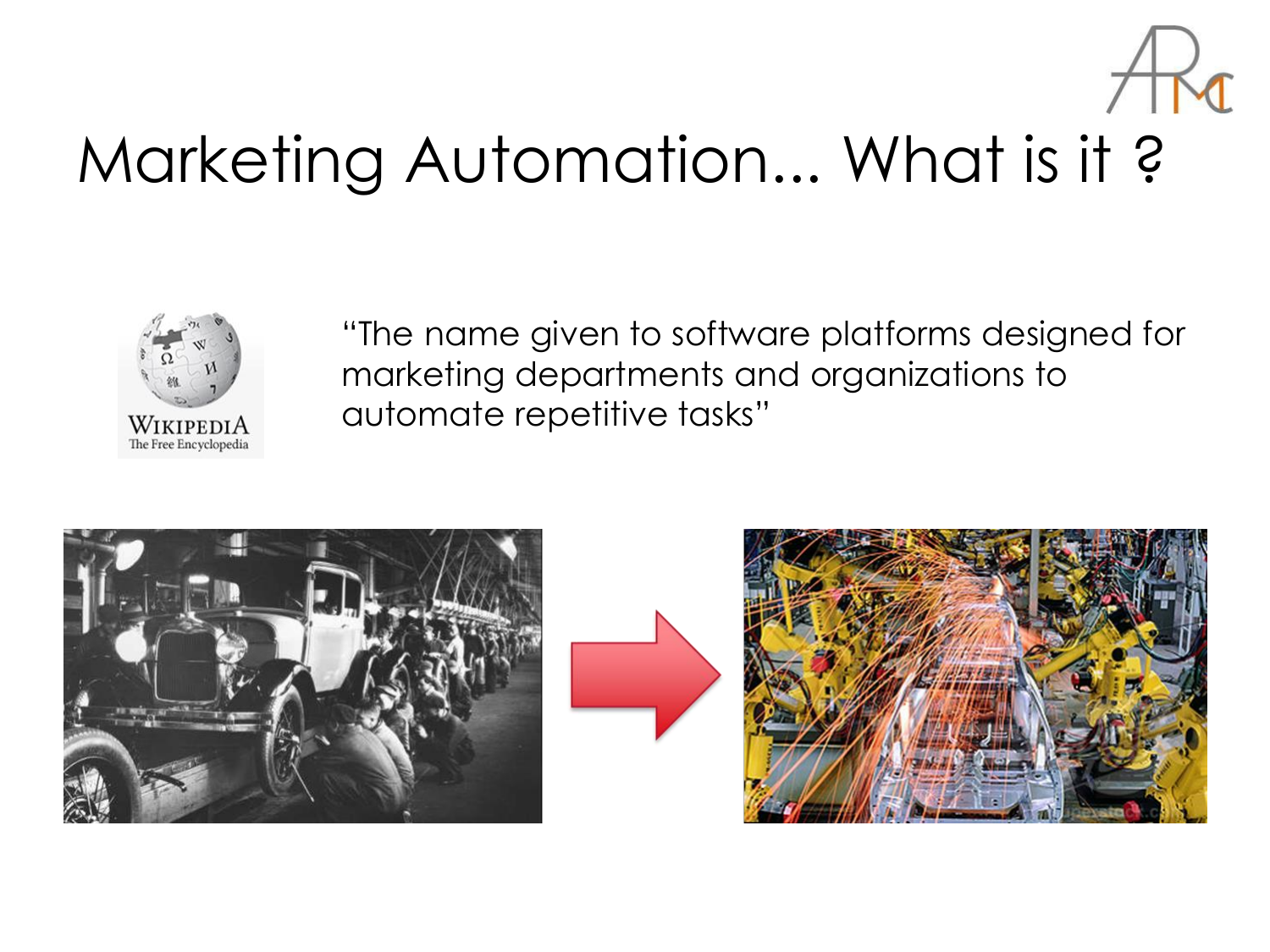

### Automation Assembly line

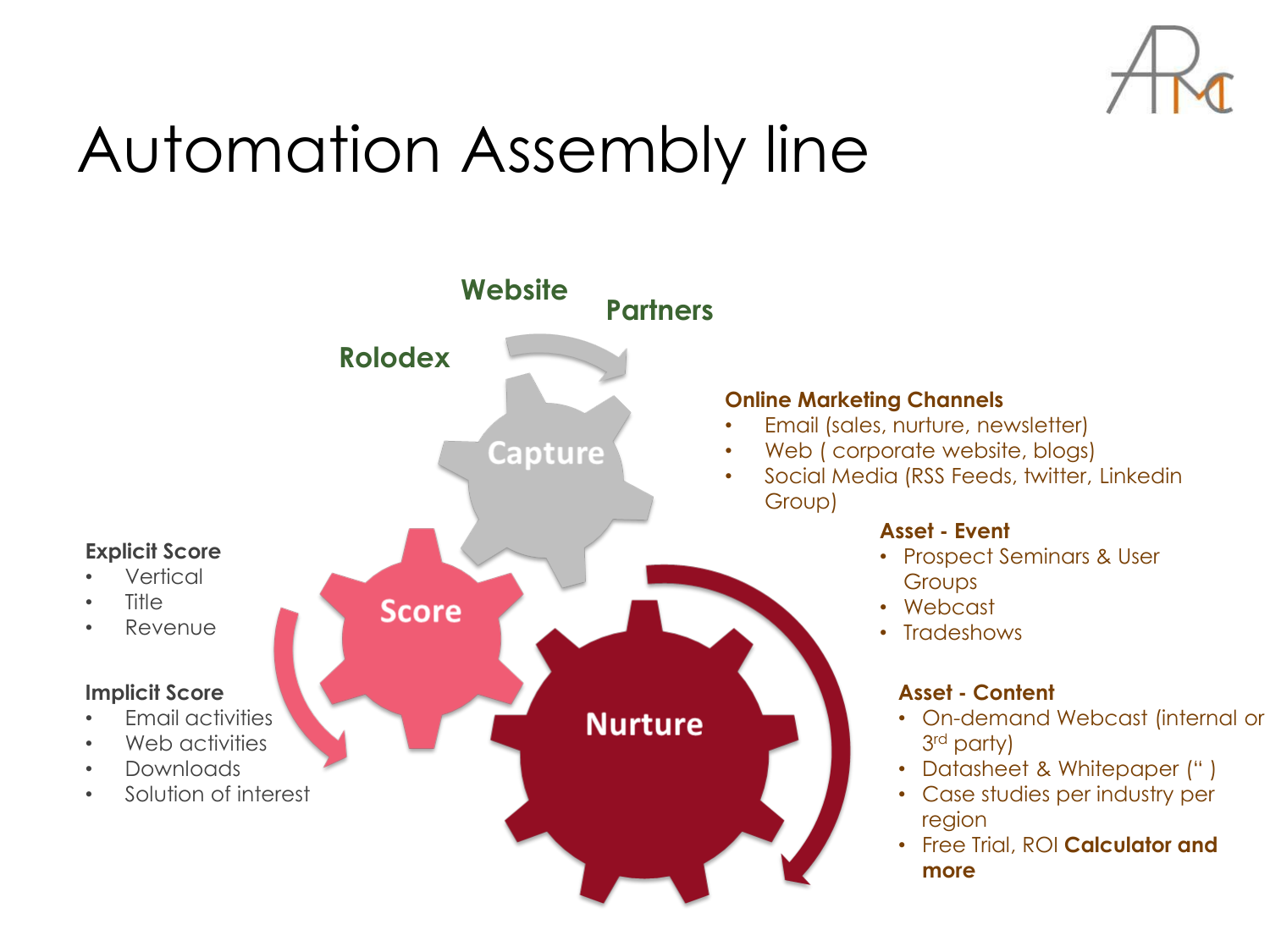

#### How Smart Leadscoring works...

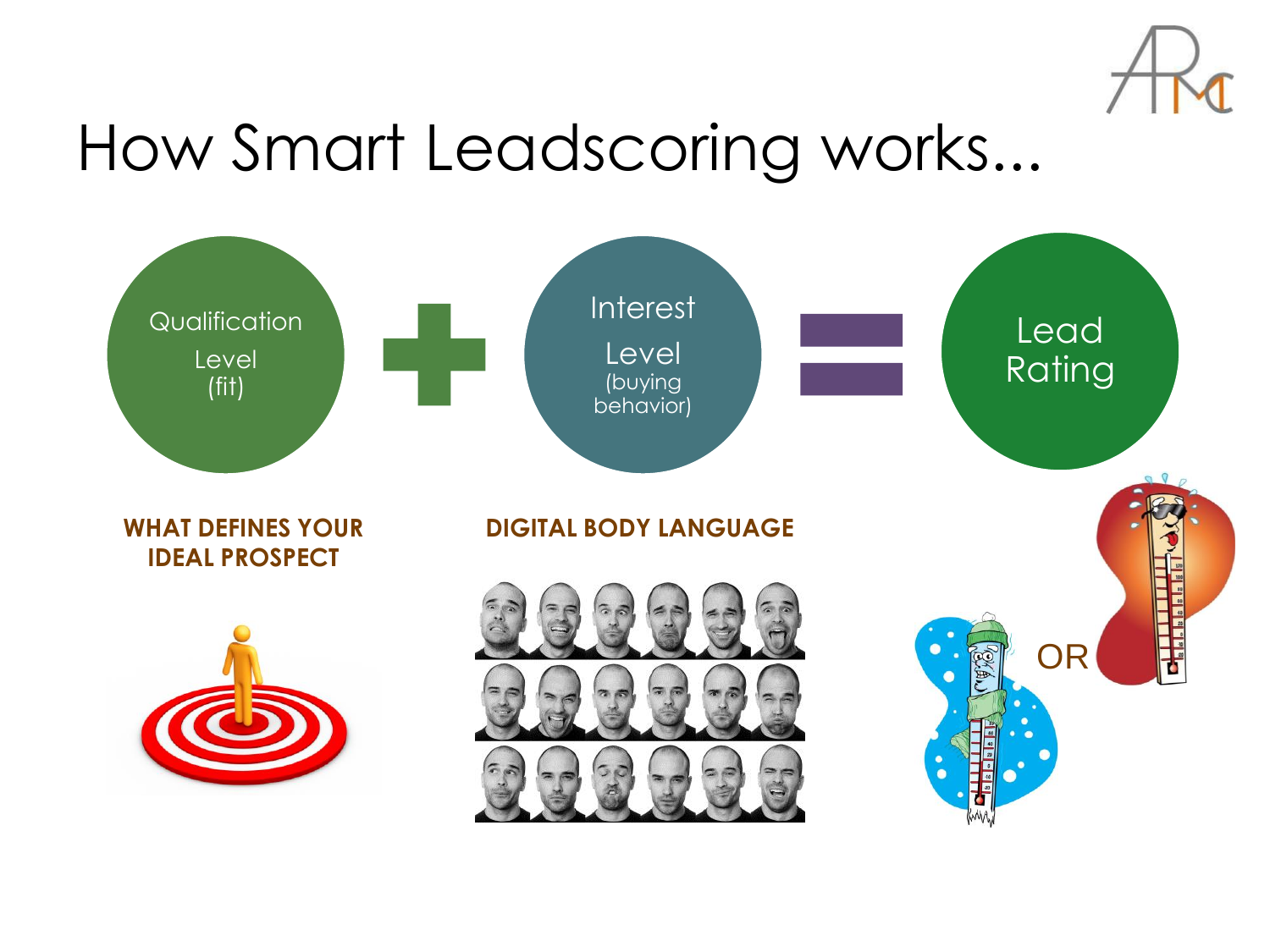

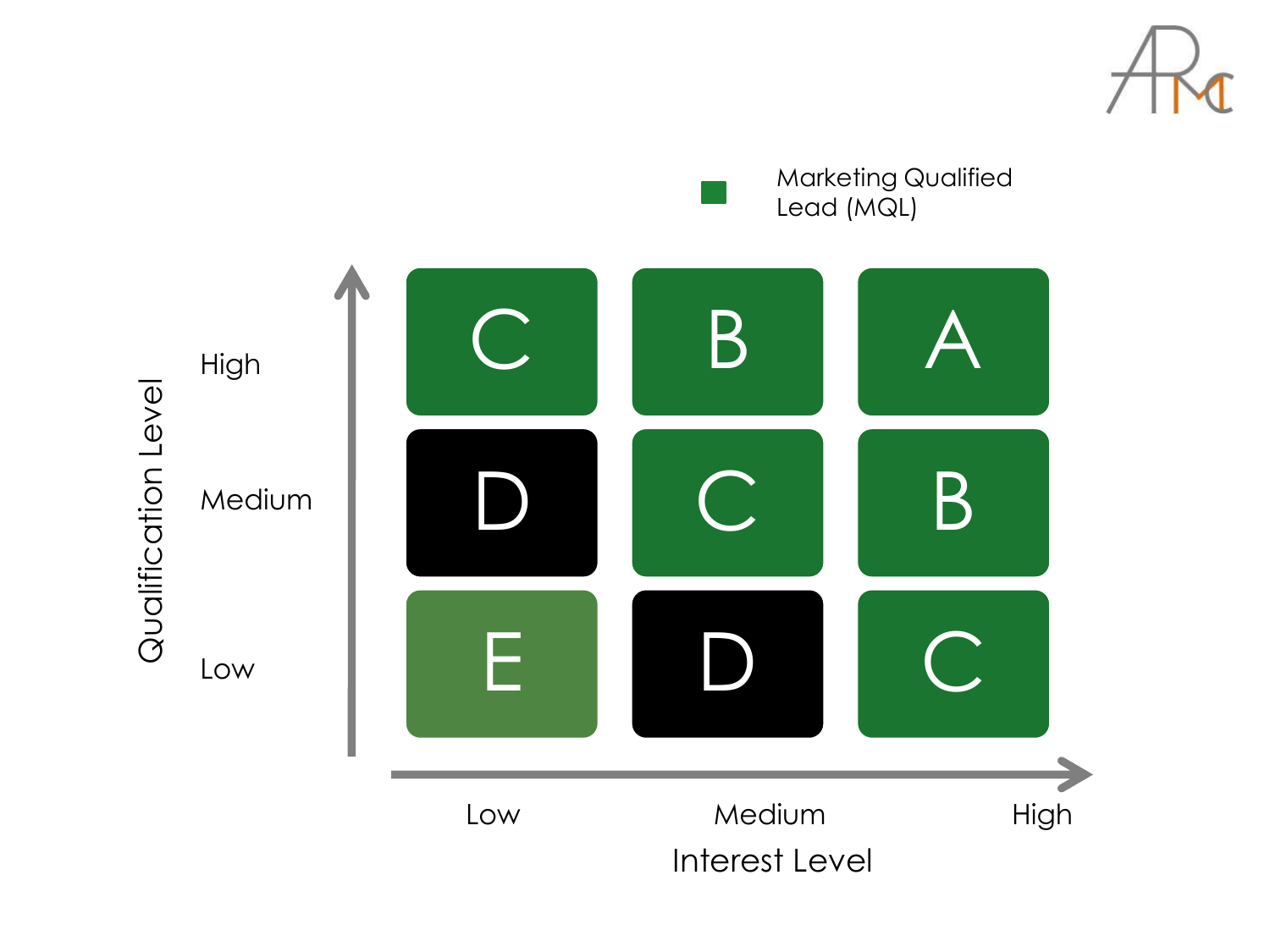

#### **WHAT DOES LEAD SCORING DO FOR SALES ?**

- Lead scoring help you prioritize the follow-up response time
- Lead scoring is an indicator of how much interest that a lead is SHOWING us.
- Lead scoring is a support structure to give you a better insight into a lead before qualifying.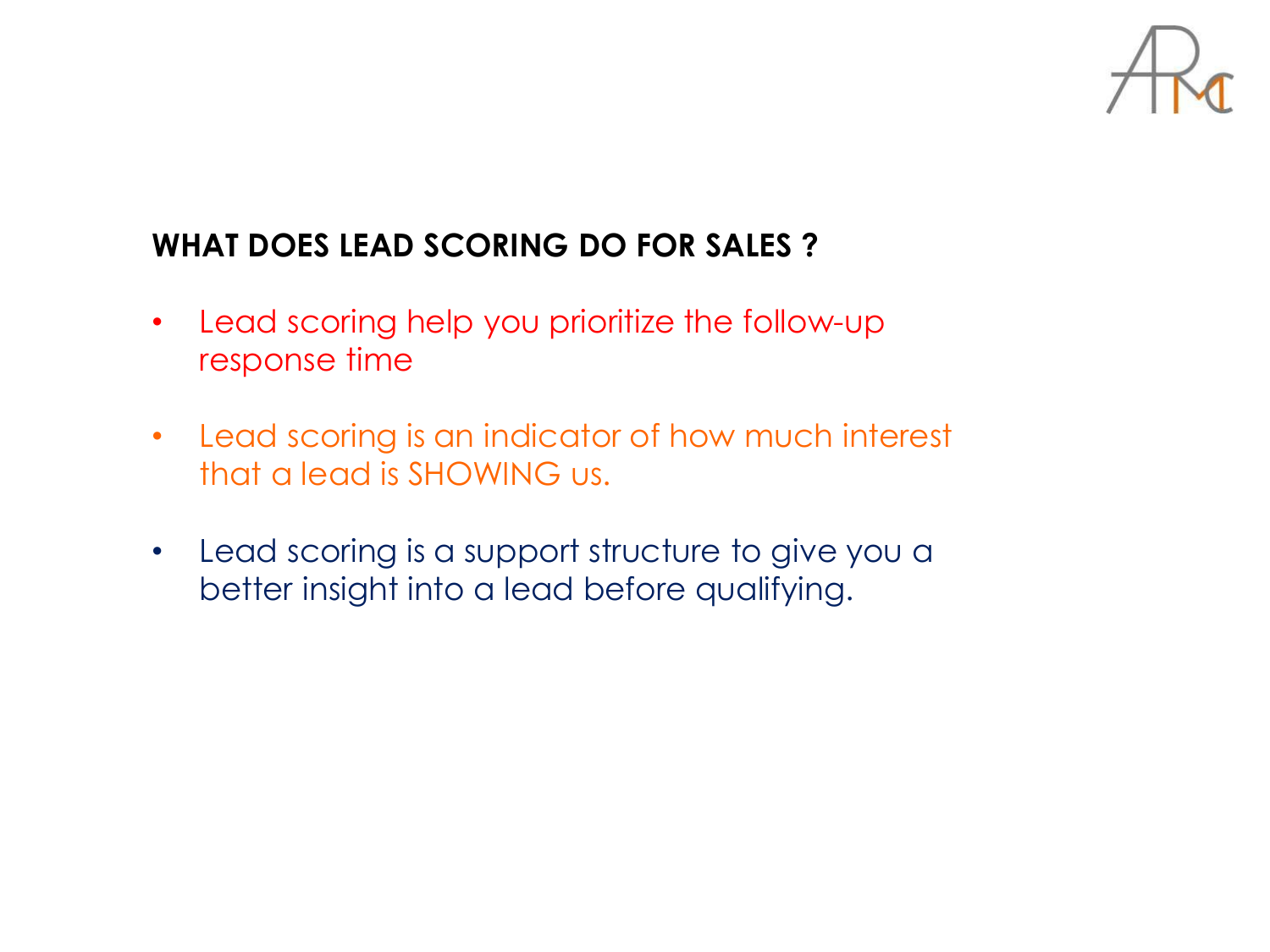

#### **WHAT IS LEAD SCORING NOT ?**

- **Lead scoring is NOT an indicator of how likely a lead is to buy a RAE product.**
- **Lead scoring is NOT an indicator of how fast a lead can be converted into an opportunity**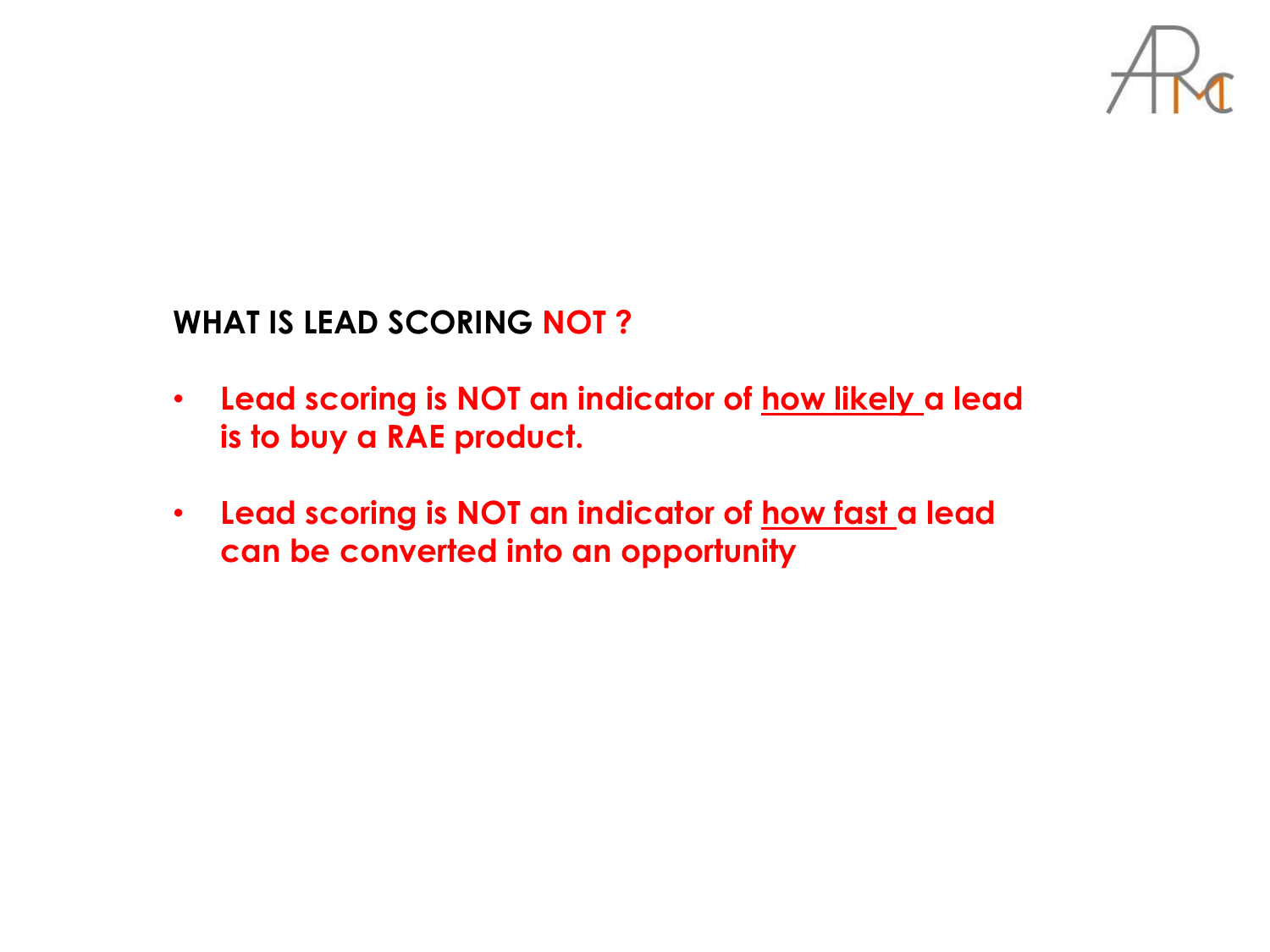

## What is Lead Nurture ...



Lead Nurture is an automated process to engage potential customers and nurturing them from being a cold lead to a hot lead.

Continuous scheduled campaigns with call for actions to engage, gaining intelligence and finally posting to the right sales person as a Hot lead ready for a sales call.

Lead nurture is taking data and turning into business…. ROI!